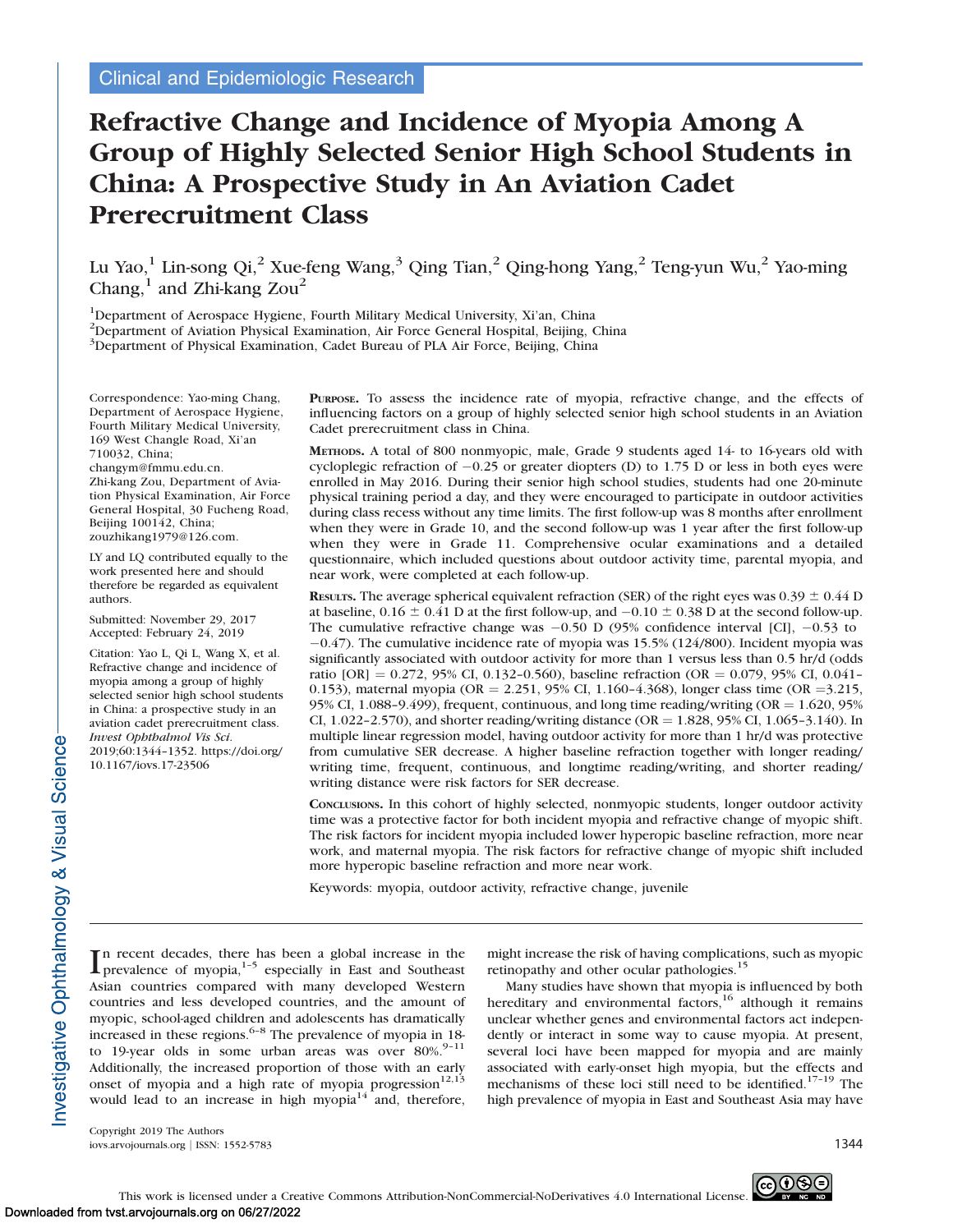led to an assumption that people in these regions were more susceptible to myopia, but Tedja et al. $^{20}$  found a substantial overlap of significant loci and a high correlation of genetic effects of common variants in the Europeans and Asians, indicating a largely shared genetic predisposition to myopia in the two populations. School myopia is now considered to be caused by multiple factors, of which environmental factors, such as educational level, the intensity of near work, and outdoor activity, are thought to be the major influencing factors. $2^{1-24}$  The high academic burden in these Asian countries, especially Singapore, South Korea, and China, cannot be ignored; in some less developed and educational places in China, the prevalence of myopia was relatively low compared with urban areas. $25$  In contrast, a study on 19-year olds in rural areas of South Korea reported a high prevalence (83.3.%) compared with that for other rural places in Asian countries; however, the author noted the high educational pressure even in rural places in South Korea, and over 50% of Korean young adults having received university education.<sup>26</sup> As for outdoor activity time, longitudinal studies and clinical trials have shown that longer outdoor activity time was protective of incident myopia.27,28 The theory that brighter light is related to the control of eye growth by dopaminergic mechanisms was generally proven to be the underlying mechanism, by animal models, of the protective effect of outdoor activity against myopia in children and adolescents.<sup>29-31</sup> Furthermore, baseline refraction was also found to be an independent influencing factor for myopia: a more myopic or less hyperopic baseline refraction was associated with the risk of incident myopia. $32$ 

The peak of the occurrence of myopia is often considered to be in elementary school at approximately 9- to 12-years old in China and some other Asian countries,  $33$  but new onset of myopia is also common in the teenage years and early adulthood, owing to the educational burden, a low amount of outdoor activity time, and other factors.<sup>23,34</sup> Because the academic pressure of senior high school is particularly heavy and the competition is fierce among students in East and Southeast countries, this could potentially lead to a rise in a new onset of myopia among the students who remained nonmyopic during this period. Few longitudinal studies exist, however, that have investigated the onset of myopia in students in senior high school only.

In China, the Air Force recruits senior high school graduates to be Air Force cadets at the Aviation University each year, and eligible students should be nonmyopic and with good scores on the national college entrance examination. Because the prevalence of myopia is high in China, it is challenging to identify students who meet the criteria. Therefore, to increase the source of outstanding students, an Aviation Cadet prerecruitment class called the Experimental Aviation Class, which is a special class established by the Chinese Air Force and Ministry of Education in recent years, recruits nonmyopic junior high school graduates in Grade 9 (aged 14- to 16-years old) in different regions of China to ordinary local public senior high schools with similar educational levels. Students in the Experimental Aviation Class are educated to be Air Force cadet candidates when they graduate from senior high school, accommodations and meals are provided throughout schooling, and a certain amount of outdoor physical training is arranged every day. Otherwise, the classwork and academic pressure are equal to their peers in the same school. Moreover, students who fail the national college entrance examination or become myopic are not eligible to become Air Force cadets when they graduate and must attend other colleges. This present study was a longitudinal study to investigate the refractive change and incidence rate of myopia of students in the Experimental Aviation Class, aiding in understanding the influencing factors on refractive change and incident myopia in Chinese senior high school students to some extent.

## **METHODS**

This study was part of a larger, 3-year longitudinal study. The students participating in the study participated in the Experimental Aviation Class. The study protocol was approved by the ethics committee of the General Hospital of the Air Force and adhered to the provisions of the Declaration of Helsinki. The purpose and the content of the study were explained to the students and their parents, and written and oral consents were obtained from the students and their parents. Participants were enrolled in May 2016; the first follow-up was in December 2016, the second follow-up was in December 2017, the third follow-up was in December 2018, and the final follow-up will be in May 2019. Students who became myopic were not to be dropped from the study until the second follow-up. Students dropped from the study after the second follow-up were transferred to other classes in their high school and will go to other colleges when they graduate. The present manuscript reported up to the second follow-up.

Because the Air Force primarily enrolls male pilots, all students enrolled in this study were male students aged 14- to 16-years old who passed a physical examination and the national senior high school entrance examination. Visual acuity was tested by Landolt C chart at a distance of 5 m. The criteria for uncorrected visual acuity was 1.0 or greater (20/20 and better in converted Snellen VA) in both eyes, spherical equivalent refraction (SER; calculated as sphere  $+1/2$  cylinder) -0.25 diopters (D) or more to 1. 75 D or less in both eyes, and cylinder refraction of 0.50 D or less in both eyes. Students with a history of ocular trauma, surgery, and pre-existing ocular morbidity that affected vision were excluded. The study population consisted of 811 students in the Experimental Aviation Class from 14 ordinary senior high schools in 12 cities in China. The locations of these schools were classified into Eastern, Northern, Central, and Southwestern China, and the SER difference among the four regions at baseline was not significant ( $P = 0.52$ ).

All students participating in the study had scheduled physical training outdoors for 20 min/d on school days and weekends. Additionally, all students were encouraged to participate in other forms of outdoor activity during class recess without any specific time limits. Education about myopia prevention and the importance of outdoor activity were provided by teachers and school administrators through a health brochure and relevant lectures once a month to all participants. The study staff went to all the schools every 6 months. All participants were given questionnaires to estimate the time spent outdoors. In addition, illumination in the classroom was controlled at 500 lux, and all students were provided a balanced diet according to the standards of the Air Force.

All students in the study population received a comprehensive physical examination, including height and weight at the time of enrollment and every follow-up. Ocular examinations containing slit-lamp examination, fundoscopy, visual acuity, and cycloplegic refraction were conducted by two ophthalmologists and two optometrists who had been trained on standard protocols. Visual acuity was tested at a 5-m distance using a Landolt C chart, with illumination of the chart around 500 lux. After ensuring the safety of cycloplegia, pupils were dilated with one drop of 0.5% tropicamide-phenylephrine ophthalmic solution (Tropicamide Phenylephrine Eye Drops; Santen, Osaka, Japan) every 5 minutes for 20 to 30 minutes, and pupil dilation was determined 20 minutes later. Autorefraction was performed (auto-refractor KR-8900; Topcon,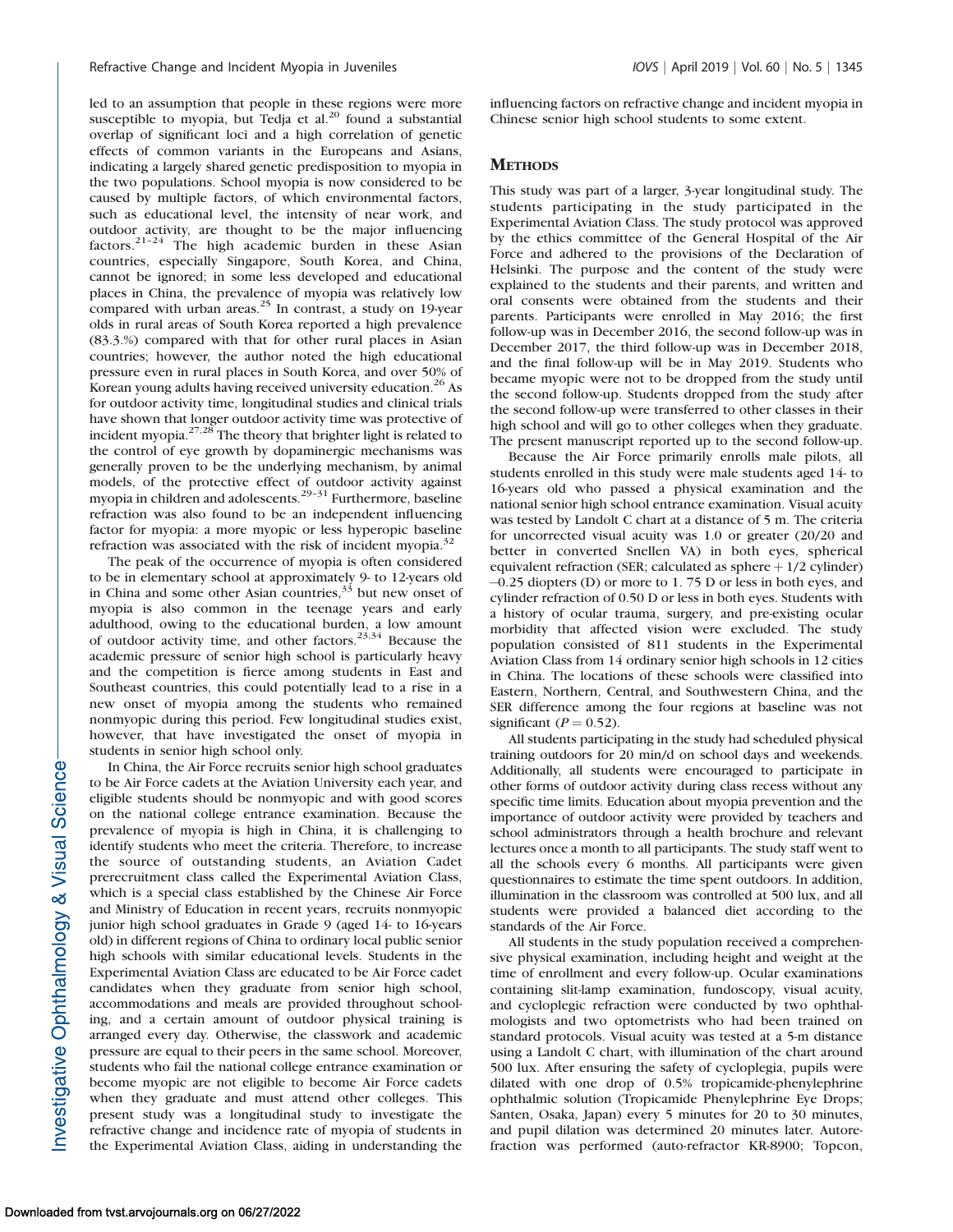| TABLE 1. |  |  |  |  |  | SER and SER Change for All Participants |
|----------|--|--|--|--|--|-----------------------------------------|
|----------|--|--|--|--|--|-----------------------------------------|

| <b>Variables</b>       | <b>First Follow-up</b>   | Second Follow-up               |        |
|------------------------|--------------------------|--------------------------------|--------|
| SER, D (95% CI)        | $0.16$ (0.13 to 0.19)    | $-0.10$ ( $-0.13$ to $-0.07$ ) | 0.0001 |
| SER change, D (95% CI) | $-0.24$ (-0.27 to -0.21) | $-0.25$ ( $-0.28$ to $-0.23$ ) | 0.24   |

Tokyo, Japan), and three measurements were taken separately for each eye. The mean value of three valid measurements was calculated for the analysis of the right eye only, as there was a high concordance between the SERs of right and left eyes ( $r =$ 0.84,  $P = 0.0010$ ). SER  $-0.5$  D or less was defined as myopia, while  $-0.5$  D < SER  $\leq$  1.75 D was defined as nonmyopic. Incident myopia was defined as not myopic at the baseline or the previous follow-up but became myopic in the subsequent follow-up. SER change was defined as the refractive change from subsequent follow-ups to baseline. The development of myopia was identified as an endpoint, and students who developed myopia in the first follow-up were included in the subsequent second follow-up, while all students who developed myopia would be dropped after the second follow-up.

All enrolled students were asked to complete a detailed questionnaire that included questions about their basic information, such as age, age when starting primary school (school ages), history of parental myopia, and daily activities, such as how many hours spent sleeping  $(\geq 7$  hours or  $\leq 7$  hr/d), watching television (<0.5 hours or  $\geq$ 0.5 hr/d), and using a computer and electronic equipment (<0.5 hours or  $\geq$ 0.5 hr/ d). The definition of outdoor activity time was the sum of time spent outdoors doing all kinds of activities, including the arranged 20 minutes of physical training and spontaneous sports and leisure. Students were asked how many hours spent on outdoor activities per day ( $\langle 0.5 \text{ hours}, \rangle 0.5$  hours, and  $\langle 1 \rangle$ hour or >1 hour). Class time was considered as the total time spent attending classes at school per day, including regular classes and extracurricular classes ( $\leq 8$  hours or  $> 8$  hr/d). Reading/writing time was defined as the total time spent per day on reading textbooks or extracurricular books, writing homework, or practicing calligraphy, and performing other forms of near work ( $\leq$ 4 hours or >4 hr/d). Reading distance was the distance between the eyes and the book ( $\leq 30$  or  $\geq 30$ cm). Continuous reading/writing over 1 hour reflected the intensity of continuous near work without a break. Bad reading/writing postures included lying down on the table or bed and tilting the body or head while reading/writing.

#### Statistical Analysis

Only the data on students who completed both ocular examinations and questionnaires were used in the analysis. Statistical analyses were performed using Statistical Package for the Social Sciences for Windows software, version 24.0 (SPSS, Inc., Chicago, IL, USA). Continuous variables are presented as the mean  $\pm$  standard deviation or mean (95% confidence intervals [CI]), and median (P25, P75). The differences of SER and SER change of all participants in the first and the second follow-up were assessed with paired t-test. The differences of baseline SER and cumulative SER change of students who became myopic and students who remained nonmyopic were determined by t-test. To examine the differences of baseline information, SER change, and incidence of myopia based on different outdoor activity time group, Kruskal-Wallis, one-way ANOVA, and  $X^2$  tests were used. Trend tests were also used to investigate the variation tendency of SER change and incidence of myopia along with the increase of outdoor activity time. The differences and variation tendency of SER change and

incidence of myopia based on different baseline SER groups were examined by one-way ANOVA,  $X^2$  test, and trend test.

To investigate the differences of variables between students who became myopic and students who remained nonmyopic, Wilcoxon test, *t*-test, and  $X^2$  test were used. Univariate and multivariate logistic regressions were applied to analyze factors associated with incident myopia. Odds ratios (ORs) were calculated, and 95% CIs were presented. Simple linear regression and multiple linear regression analyses were conducted to investigate the association of factors with refractive change. All P values were two sided and considered statistically significant when less than 0.05.

### **RESULTS**

A total of 811 male students were enrolled in this study, of which 800 students completed the physical examination and questionnaire, and their data were used in the analyses. The average age of the 800 students was 15 (P25, P75, 15, 16) years, and the average SER of the right eyes was  $0.39 \pm 0.44$  D (95% CI, 0.36-0.43,  $N = 800$ ) at baseline. The SER and SER change for all the participants in two follow-ups are shown in Table 1. SER changes in the first and the second follow-up were not statistically significant ( $P = 0.24$ ). The cumulative SER change was  $-0.50$  D (95% CI,  $-0.53$  to  $-0.47$ ). The incidence rate of myopia at the first follow-up was 5.25% (42/800), and it was 10.82% (82/758) at the second follow-up. The cumulative incidence rate of myopia was 15.5% (124/800). The baseline SER of students who remained nonmyopic was significantly higher than that of students who became myopic (mean of 0.45 vs. 0.10 D,  $P = 0.0001$ ), and the cumulative SER change for students who remained nonmyopic was significantly lower than that of students who became myopic (mean of  $-0.45$  vs.  $-0.73$  D,  $P = 0.0001$ ).

# Characteristics, Incident Myopia, and Refractive Change for Students With Different Outdoor Activity Times

The differences in baseline age, SER, height, body mass index (BMI), and distribution of myopic parents among different outdoor activity times were not statistically significant (Table 2). The SER and cumulative SER change at the end of the second follow-up in different outdoor activity time groups are shown in Table 3. The SER of students in the more than 1-hour group was higher than that of students in the other two groups  $(P=0.004)$ , and the SER decreased more with reduced outdoor activity time ( $P_{\text{trend}} = 0.004$ ). The differences of the SER in the more than 1-hour group compared with the 0.5- to approximately 1-hour and less than 0.5-hour groups were 0.07 D (95% CI, 0.01-0.14,  $P = 0.03$ ) and 0.14 D (95% CI, 0.03-0.25,  $P =$ 0.01), respectively. The difference between the 0.5- to approximately 1-hour and less than 0.5-hour groups was 0.07 D (95% CI,  $-0.04$  to 0.17,  $P = 0.34$ ).

The cumulative SER change was different among the three groups ( $P = 0.011$ ), and the SER change decreased with the increase in outdoor activity time ( $P$ <sub>trend</sub> = 0.012). The differences in the more than 1-hour group compared with the 0.5- to approximately 1-hour and more than 0.5- hour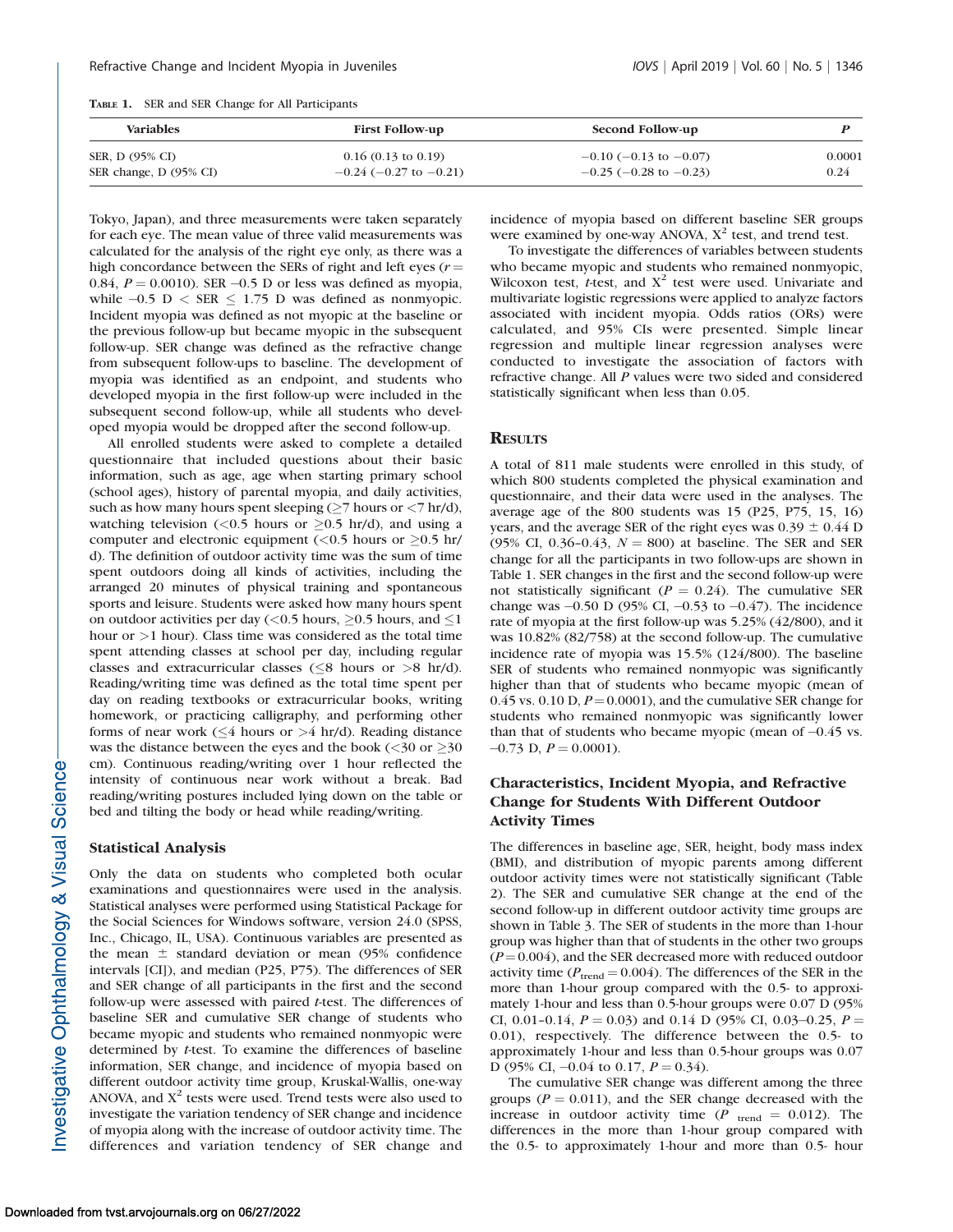| <b>Variables</b>               | $< 0.5$ hr/d           | $0.5 \sim 1$ hr/d      | $>1$ hr/d              | P    |
|--------------------------------|------------------------|------------------------|------------------------|------|
| Age, y (P25, P75)              | 15(15, 16)             | 15(15, 16)             | 15(15, 16)             | 0.71 |
| SER, D (95% CI)                | $0.34(0.25-0.43)$      | $0.41(0.36-0.45)$      | $0.39(0.36-0.43)$      | 0.41 |
| Height, cm $(95\% \text{ CI})$ | 172.28 (171.24-173.32) | 172.35 (171.94-172.76) | 172.40 (171.87-172.92) | 0.98 |
| <b>BMI</b> (95% CI)            | 21.17 (20.65-21.69)    | $21.05(20.85 - 21.25)$ | 21.18 (20.91-21.45)    | 0.72 |
| Parental myopia, $\%$ (N)      |                        |                        |                        |      |
| One or both parents            | 15.91(7)               | 19.14(71)              | 22.05(84)              | 0.46 |
| None                           | 84.09 (37)             | 80.86 (300)            | 77.95 (297)            |      |

TABLE 2. Baseline Characteristics of Subjects With Different Outdoor Activity Times

groups were 0.09 D (95% CI, 0.05-0.17,  $P = 0.034$ ) and 0.13 D (95% CI, 0.01-0.26,  $P = 0.031$ ), respectively. The difference between the 0.5- to approximately 1-hour and less than 0.5 hour groups were 0.05 D (95% CI,  $-0.72$  to 0.17,  $P = 0.59$ ).

The incidence rate of myopia was gradually decreased in the less than 0.5-hour group, 0.5- to approximately 1-hour group, and more than 1-hour group ( $P_{\text{trend}} = 0.0001$ ). The incidence rate of myopia was significantly lower in students with the highest amount of outdoor activity time ( $P = 0.0001$ ), and the incidence rate of myopia was not significantly different in students with outdoor activity times of 0.5- to approximately 1 hour and less than 0.5-hours per day groups ( $P = 0.051$ ).

## Incident Myopia and SER Change for Students With Different Baseline SER

The SER until the second follow-up relative to the baseline SER is presented in Figure 1. The SER increased along with the baseline SER ( $P_{\text{trend}} = 0.0001$ , Fig. 1A), while this trend was converse to that of the SER change according to baseline SER in Figure 1B. The magnitude of SER change increased along with the increase in baseline SER ( $P_{\text{trend}} = 0.0001$ ). The magnitude of SER change was significantly higher in those with a baseline SER of 0.25 or more to less than 0.5 D (-0.45 D, 95% CI, -0.49) to -0.40), 0.5 or more to less than 1 D (-0.64 D, 95% CI, -0.69 to  $-0.59$ ) and 1 D or more  $(-1.02 \text{ D}, 95\% \text{ CI}, -1.11 \text{ to } -0.92)$ than in those with a baseline SER of  $-0.25$  or more to less than 0 D (-0.17 D, 95% CI, -0.23 to -0.11) and 0 or more to less than 0.25 D (-0.28 D, 95% CI, -0.34 to -0.22). The difference in SER change for those with a baseline SER of-0.25 or more to less than 0 D and 0 or more to less than 0.25 D was not statistically significant ( $P = 0.14$ ).

The proportion of students with incident myopia according to their baseline SER at the end of the second follow-up is shown in Figure 2. Students with a higher baseline SER showed a lower incidence rate of myopia at the second follow-up ( $P_{\text{trend}} =$ 0.0001). The incidence rate of myopia was relatively high in those with a baseline SER of  $-0.25$  or more to less than 0 D (32.5%), 0 or more to less than 0.25 D (21.7%), and 0.25 or more to less than 0.5 D (20.0%) compared with a baseline SER of 0.5 or more to less than 1 D (5.4%) and 1 D or more (1.0%) ( $P = 0.0001$ ).

### Analysis of Factors Associated With Incident Myopia

The difference of baseline age, baseline height, baseline BMI, and height and BMI at the second follow-up was not statistically significant between students who became myopic and students who remained nonmyopic (Table 4). Table 5 showed some variables from the questionnaire that were related to incident myopia. The proportions of myopic parents including paternal, maternal, and both parents, were relatively higher in myopic students than in nonmyopic students, but the difference was not statistically significant ( $P = 0.11$ ). The proportions of longer class time ( $P = 0.033$ ), frequent continuous reading or writing over 1 hour ( $P = 0.003$ ), and shorter reading/writing distance (P  $(0.002)$  were all higher in students who became myopic than in students who remained nonmyopic. Besides, there was no significant difference in other variables acquired from the questionnaire, including time spent on watching television ( $P =$ 0.95), using computer and electronic equipment ( $P = 0.98$ ), sleeping ( $P = 0.54$ ), and the frequency of bad reading/writing postures ( $P = 0.78$ ) between students who became myopic and students who remained nonmyopic.

In univariate logistic regressions (Table 6), baseline SER (OR  $\mu = 0.089, 95\% \text{ CI}, 0.048 - 0.165$ , outdoor activity for more than 1 hour versus less than 0.5 h/day (OR =  $0.240$ , 95% CI, 0.126– 0.458), maternal myopia (OR = 1.861, 95% CI, 1.050-3.301), class time more than 8 hours versus 8 or less hr/d  $(OR=2.648,$ 95% CI, 1.046–6.707), frequent continuous reading/writing over 1 hour (OR = 1.865, 95% CI, 1.229-2.830), and reading/ writing distance less than 30 versus 30 cm re more (OR  $=$ 2.106, 95% CI, 1.303–3.403) were all significantly associated with incident myopia. In a multivariate logistic regression model, when adjusted for baseline age, height, and BMI, the OR for baseline SER was 0.079 (95% CI, 0.041–0.153), and the OR for outdoor activity for over 1 hr/d was 0.272 (95% CI, 0.132– 0.560). The ORs for maternal myopia, class time more than 8 hr/d, frequent continuous reading/writing over 1 hour, and reading/writing distance less than 30 cm were 2.251 (95% CI, 1.160–4.368), 3.215 (95% CI, 1.088–9.499), 1.620 (95% CI, 1.022–2.570), and 1.828 (95% CI, 1.065–3.140), respectively. A less myopic or more hyperopic baseline SER and spending more than 1 hr/d for outdoor activity were protective from incident myopia, while longer class time, frequent continuous reading/writing over 1 hour, maternal myopia, and shorter reading/writing distance were risk factors for incident myopia.

## Analysis of Factors Associated With Cumulative SER Change

Baseline SER, outdoor activity time, reading/writing time, and the frequency of continuous reading/writing over 1 hour were

TABLE 3. SER and Incidence of Myopia With Different Outdoor Activity Times at the Second Follow-Up

| <b>Variables</b>                                       | $<$ 0.5 hr/d                   | $0.5 \sim 1$ hr/d           | $>1$ hr/d                  | P      | $P_{trend}$ |
|--------------------------------------------------------|--------------------------------|-----------------------------|----------------------------|--------|-------------|
| SER, D (95% CI)                                        | $-0.18$ ( $-0.27$ to $-0.09$ ) | $-0.11$ (-0.15 to $-0.08$ ) | $-0.04$ ( $-0.08$ to 0.03) | 0.004  | 0.004       |
| SER change, D (95% CI)                                 | $-0.56$ ( $-0.66$ to $-0.48$ ) | $-0.52$ (-0.56 to -0.47)    | $-0.43$ (-0.48 to -0.38)   | 0.011  | 0.012       |
| Incidence of myopia, $\%$ (N)<br>Nonmyopia, $\%$ $(N)$ | 27.8(22)<br>72.2(57)           | 18.3(79)<br>81.7 (352)      | 8.6(25)<br>91.4(265)       | 0.0001 | 0.0001      |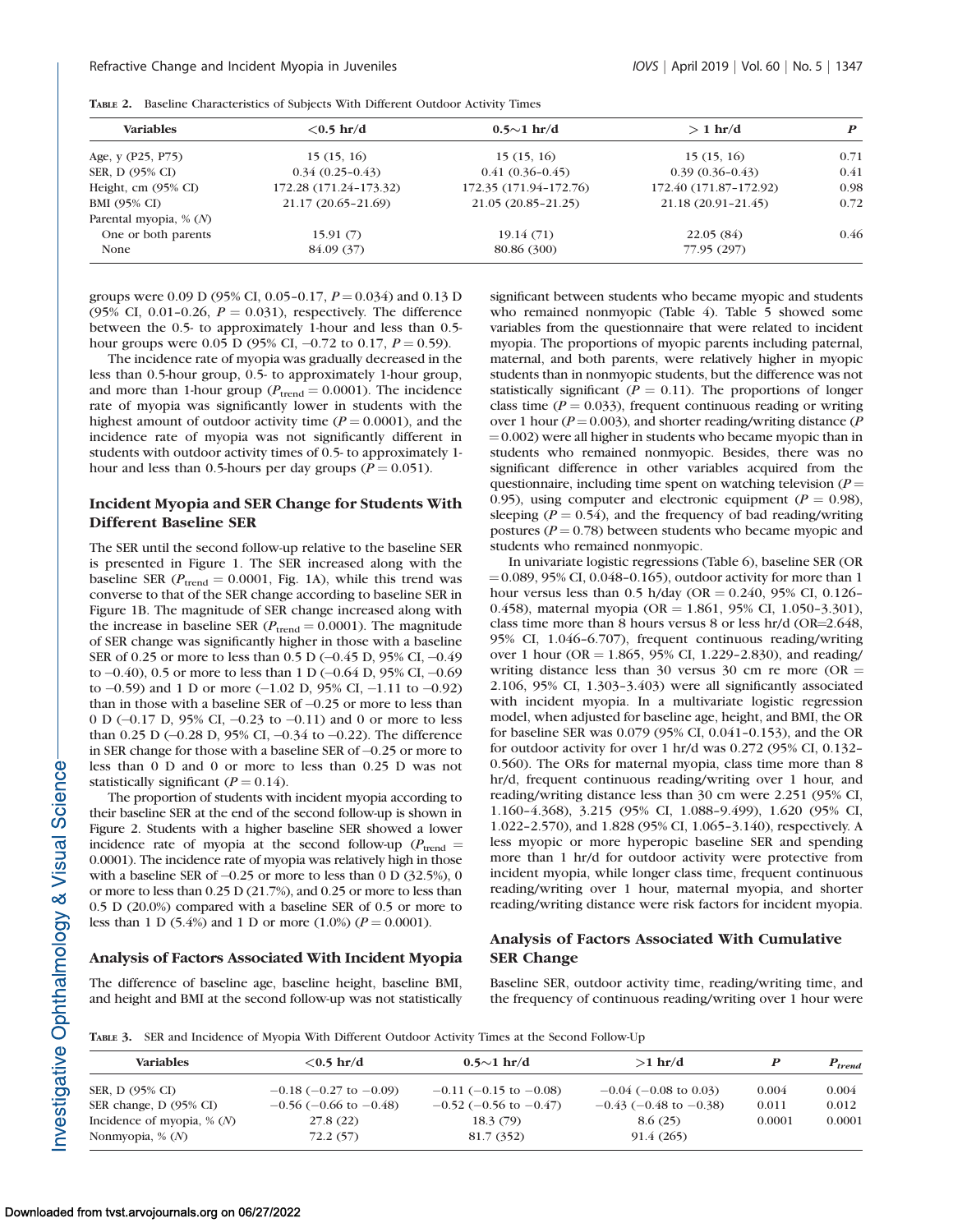

FIGURE 1. SER and cumulative SER change until the second follow-up according to the baseline SER.

significantly associated with cumulative SER change by simple linear regression (Table 7). After multiple linear regression adjusted for baseline age, height, and BMI, each 1-D increase in baseline was significantly associated with a 0.626 D (95% CI, -0.684 to -0.568) increase in SER change of myopic shift, and students with greater than 1 hr/d of outdoor activity had less of a SER change of myopic shift, at 0.077 D (95% CI, 0.023– 0.130). Longer reading/writing time, frequent continuous reading/writing over 1 hour, and shorter reading/writing distance were significantly associated with SER decline. Having outdoor activity for more than 1 hr/d was protective from a cumulative SER decline. A less myopic or more hyperopic baseline SER together with longer reading/writing time, frequent continuous reading/writing over 1 hour, and shorter reading/writing distance were risk factors for cumulative SER decline.

## **DISCUSSION**

In the present study, we investigated the incidence rate of myopia and refractive change for a highly selected group of students from an Experimental Aviation Class in China who were not myopic when recruited in the 9th grade (aged 14- to 16-years old) and observed that having outdoor activity for more than 1 hr/d was the protective factor for both the onset of myopia and the decline of SER. A less myopic or more hyperopic baseline SER, longer reading/writing time, frequent continuous reading/writing over 1 hour, and shorter reading/ writing distance were risk factors for cumulative SER decline. As for incident myopia, less hyperopic baseline SER, longer class time, frequent continuous reading/writing over 1 hour, maternal myopia, and shorter reading/writing distance were risk factors.

The prevalence of myopia in ninth grade students aged 14 to 16-years old in Beijing, especially in urban areas, increased from 55.9% to 65.5% in the past 10 years,<sup>7</sup> and the prevalence rate for 15-year olds was nearly 73% in a study in 2004 conducted in Guangzhou.<sup>35</sup> Students in the present study did well in examinations and were nonmyopic when enrolled. In terms of the high prevalence rate of myopia in students of their age related to high academic burden and fierce competition, the highly selected students in our study might have some differences from their myopic peers, perhaps due to previously having longer outdoor activity time, having had more hyperopic refraction in childhood, or being more resistant to environmental factors. The incidence rate of myopia varied in different studies in terms of ethnicity, age, areas of residence and study design. The overall incidence rate of myopia in our study was 15.5% in 20 months, with an annual incidence of



FIGURE 2. The proportion of the cumulative incidence rate of myopia according to the baseline SER.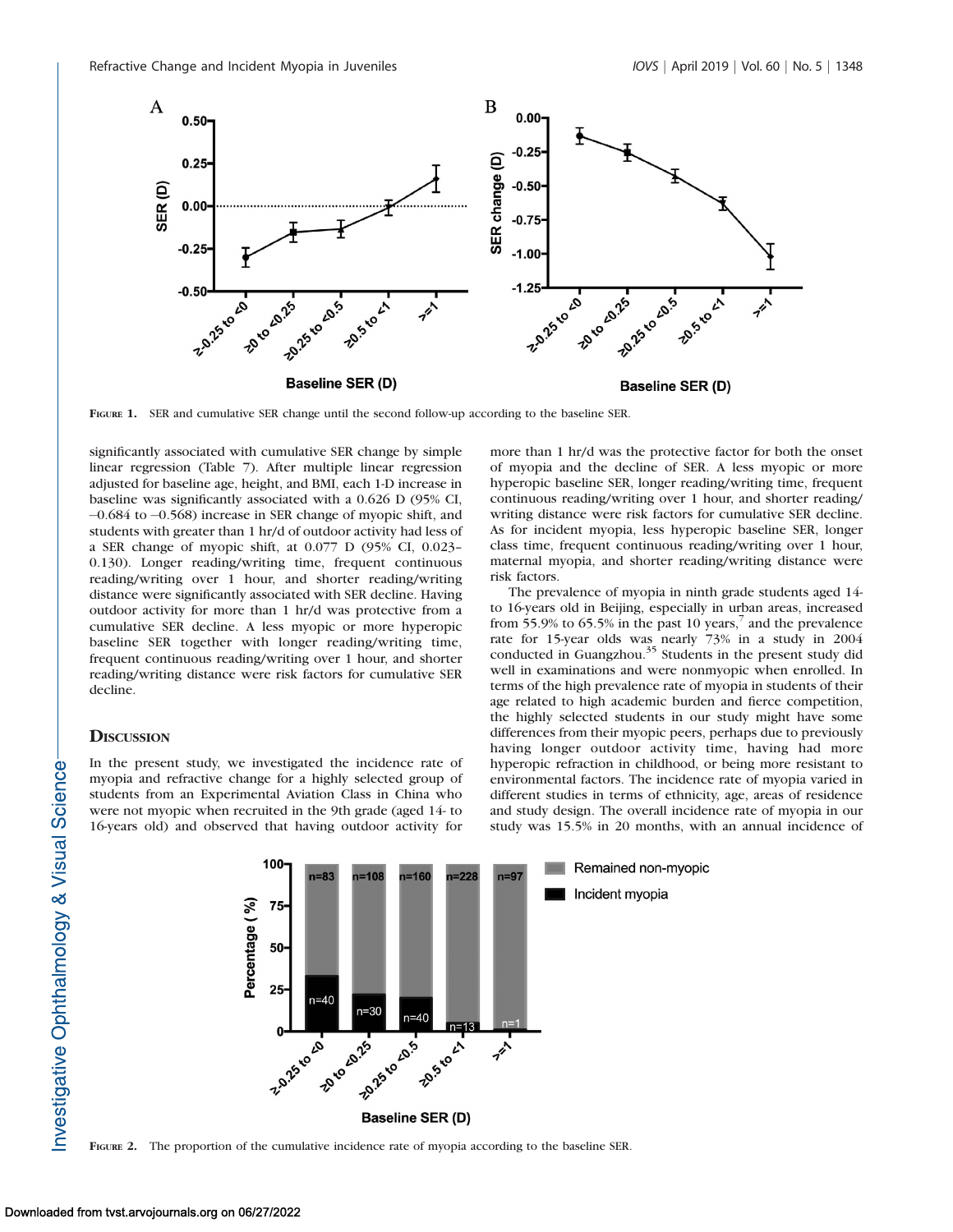TABLE 4. Continuous Variables of Subjects With Incident Myopia

| Continuous<br><b>Variables</b> | Incident<br>Mvopia | Remained<br>Nonmyopic | P    |  |
|--------------------------------|--------------------|-----------------------|------|--|
| Baseline age, y                | 15(15, 16)         | 16(15, 16)            | 0.36 |  |
| Baseline Height, cm            | 172.52 (4.84)      | 172.34 (4.30)         | 0.68 |  |
| <b>Baseline BMI</b>            | 20.93 (2.20)       | 21.13(2.22)           | 0.36 |  |
| Height, cm                     | 173.24 (4.58)      | 173.07 (4.31)         | 0.69 |  |
| <b>BMI</b>                     | 20.93 (2.20)       | 21.13 (2.22)          | 0.15 |  |

Height and BMI refers to the data at the second follow-up. Results were presented as mean (SD) or MD (P25, P75).

approximately 9%, which was comparable to the incidence rate of 14- to 15-year-old students in a 5-year, longituginal study in Western China,  $36$  in which most participants that had followup examinations were from urban areas and experienced intense schooling. While in some younger Asian populations, the incidence rate of myopia was higher than our reults, and even reached an annual incidnece rate of 31.7% in students aged 7- to 8-years old in Taipei. $37$  The intensity of near work, which would be a potential risk factor for myopia, in Chinese senior high school students was significantly increased compared with that in junior high school and primary school students. The effect of near work has been controversial, with some longitudianl studies not reporting a significant correla-<br>tion for myopia and near work.<sup>38–40</sup> Our study confirmed that near work was an important factor for incident myopia and refractive change, which was consistant with the results by Huang et al.<sup>41</sup>

Longer outdoor activity time has generally been regarded as a protective factor for myopia and myopic shift,  $42$  which was consistant with our findings. Our study revealed that longer outdoor activity time was protective from both incident myopia and refractive progression. The cumulative incidence rate of myopia was significantly lower in students who had more than 1 hour of outdoor activity per day (8.6%) than students who spent less than 0.5 (27.8%) and 0.5 to approximately 1 hr/d (18.3%), indicating a 53% to 69% relative reduction in incidence of myopia. An inverse relationship with increased time outdoors and myopia onset was found by dose-response analysis in a systemetic review, <sup>43</sup> but the threshold for the amount of time outdoors that could reduce the incidence of myopia was not yet determined. An intervention study in Northeast China showed that two extra 20-minute recesses per day during class reduced the onset cases of myopia by 50% in 1 year.<sup>44</sup> Another school-based study reported that spending 80 min/d on outdoor activity reduced the occurrence of myopia by  $50\%$  in 1 year.<sup>45</sup> The differences in the effect of time outdoors might be attributed to variations in age, ethnicity, and the definition of time outdoors among different studies. Notably, the differences in cumulative SER change among the different groups of outdoor activity time were not massive in the present study. The mean difference of the of more than 1-hour group compared with the less than 0.5-hour group was 0.13 D, while the cumulative incidence rate of myopia in these two groups was 8.6% and 27.8%, respectively. This was similar to the results of the randomized control trial by He et al.<sup>28</sup>: a small decrease in SER change produced a substantial change in incident myopia.

The significant association between higher baseline refraction and lower incidence of myopia has been confirmed by several studies,  $^{23,32}$  which was consistant with our results. The overall SER change was lower in students who remained nonmyopic than those who became myopic, but students with a more hyperopic refection at baseline had a significantly larger SER change, which was an unusual

TABLE 5. Categoric Variables of Subjects With Incident Myopia

|                                              | Incident   | Remained         |       |
|----------------------------------------------|------------|------------------|-------|
|                                              | Myopia     | <b>Nonmyopic</b> |       |
| Categoric Variables                          | $\%$ $(N)$ | $\% (N)$         | P     |
| Parental myopia                              |            |                  |       |
| Both                                         | 18.2(4)    | 81.8 (18)        | 0.11  |
| Paternal                                     | 20.6(13)   | 79.4 (50)        |       |
| Maternal                                     | 23.1 (18)  | 76.9 (60)        |       |
| None                                         | 13.9 (88)  | 86.1 (546)       |       |
| Class time $\frac{(\text{hr/d})}{\text{cm}}$ |            |                  |       |
| > 8                                          | 16.3 (118) | 83.7 (606)       | 0.033 |
| < 8                                          | 6.8(5)     | 93.2 (68)        |       |
| Reading/writing time (hr/d)                  |            |                  |       |
| >4                                           | 16.9(89)   | 83.1 (438)       | 0.11  |
| $\leq 4$                                     | 12.5(34)   | 87.5 (237)       |       |
| Continuous reading/writing $>1$ hr           |            |                  |       |
| Frequent                                     | 18.6(87)   | 81.4 (381)       | 0.003 |
| Seldom or none                               | 10.9(36)   | 89.1 (294)       |       |
| Reading/writing distance (cm)                |            |                  |       |
| $30$                                         | 25.2 (28)  | 74.8 (83)        | 0.002 |
| >30                                          | 13.8 (95)  | 86.2 (593)       |       |

pattern because many studies showed the opposite or no correlation between refractive change and baseline SER.<sup>37</sup> The reason for the SER change pattern along with baseline SER was unknown. We speculated that it may reflect the process of accelerated emmetropization, axial length growth, or refractive progression due to environmental factors. Further studies should be performed to investigate this phenomenon.

As for parental myopia, many studies have reported a significant association of parental myopia with myopia. $46,47$  In young children in Singapore, a more negative of refraction and increased odds of having myopia was observed when both parents had myopia.<sup>48</sup> An increasing number of myopic parents was also reported to be significantly associated with an increased prevalence of myopia and a greater increase in SER change of myopic shift, especially in those of East Asian ethnicity.<sup>49</sup> Ghorbani Mojarrad et al.<sup>50</sup> found that refraction and incident myopia were both independently associated with the number of myopic parents and the genetic susceptibility, which was calculated based on genetic variants in children. Although the ability of the number of myopic parents and genetic susceptibility for predicting refraction and incident myopia was poor, the predictive ability improved when combined the two factors.<sup>50</sup> This may suggest that parental myopia conveyed not only genetic inheritance, but also similar environmental factors. A study in Beijing revealed the relationship between parental refraction and children's, that children's average refractions were already close to their parents at the age of 11 but that their refractions were more myopic by approximately 2.0 D than their parents at the age 18. The changes for refractive error difference of parents and children along with age were speculated to be the result of genetic inheritance, environmental factors, and increasing prevalence of myopia in the young generations. $51$  In our present study, maternal myopia was found to be a risk factor for incident myopia, while paternal myopia or having two myopic parents were not significantly associated with incident myopia, which was similar to the results of a crosssectional study in China.<sup>52</sup> The reason for this is not clear. Since the proportion of myopic parents in our study was only 15.37% and the case of myopia in both parents was even less, the results might be due to inheritance or statistical reasons. On the other hand, the low proportion of myopic parents may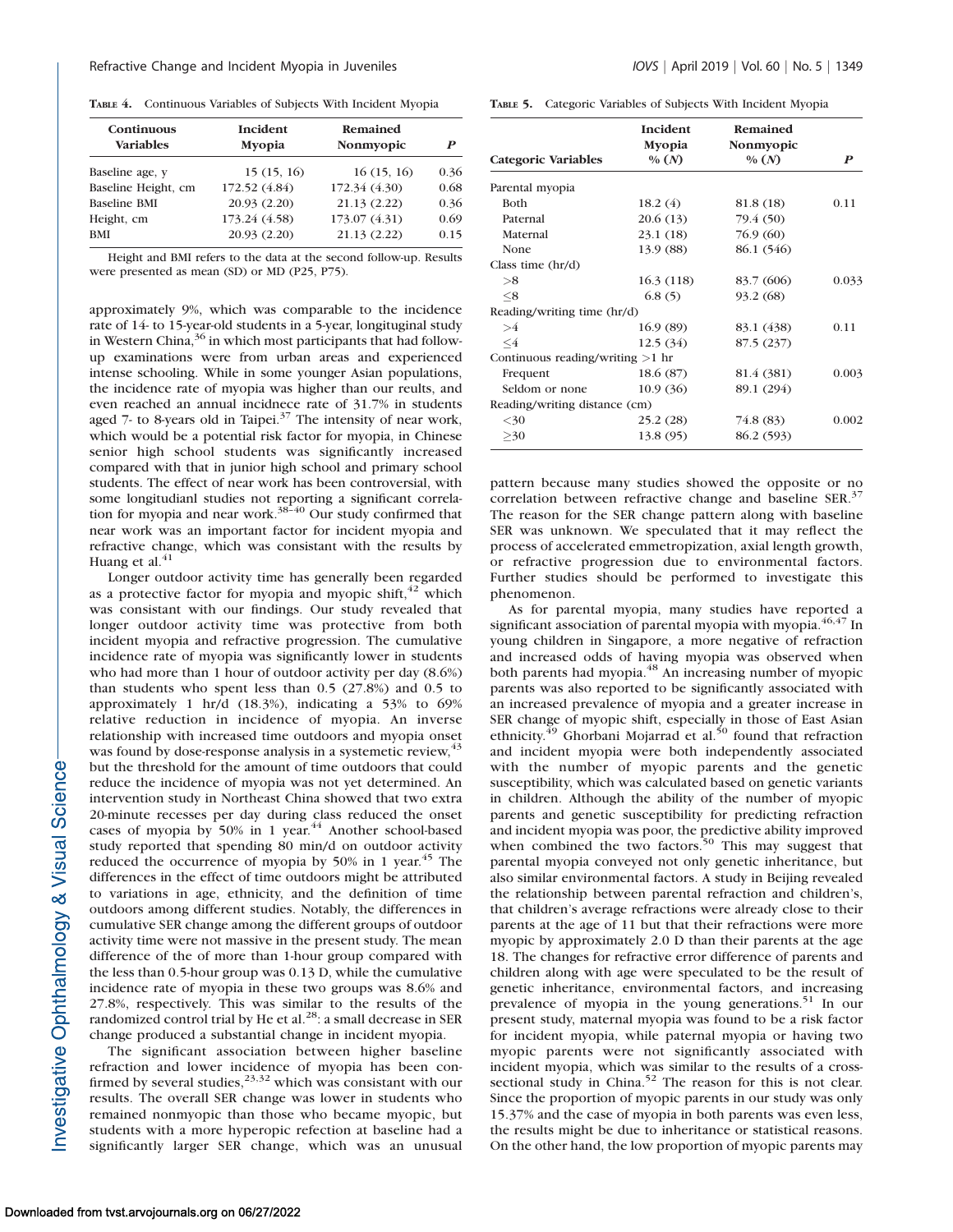| Тавlе 6. |  |  | Analysis of Factors Associated With Incident Myopia |  |  |  |
|----------|--|--|-----------------------------------------------------|--|--|--|
|----------|--|--|-----------------------------------------------------|--|--|--|

|                                                                     | <b>Univariate Analysis</b> |                  | <b>Multivariate Model</b> |                  |  |
|---------------------------------------------------------------------|----------------------------|------------------|---------------------------|------------------|--|
| <b>Variables</b>                                                    | OR (95% CI)                | $\boldsymbol{P}$ | OR (95% CI)               | $\boldsymbol{P}$ |  |
| Outdoor activity time (hr/d)                                        |                            |                  |                           |                  |  |
| $0.5 \sim 1$ vs. $< 0.5$                                            | $0.577(0.333 - 1.001)$     | 0.050            | $0.692(0.369 - 1.298)$    | 0.252            |  |
| $>1$ vs. $< 0.5$                                                    | $0.240(0.126 - 0.458)$     | 0.0001           | $0.272(0.132 - 0.560)$    | 0.0001           |  |
| <b>Baseline SER</b>                                                 | $0.089(0.048 - 0.165)$     | 0.0001           | $0.079(0.041 - 0.153)$    | 0.001            |  |
| Class time $($ >8 vs. $\leq$ 8 hr/d)                                | 2.648 (1.046-6.707)        | 0.040            | 3.215 (1.088-9.499)       | 0.035            |  |
| Continuous reading/writing $>1$ hr (frequent vs.<br>seldom or none) | $1.865(1.229 - 2.830)$     | 0.003            | $1.620(1.022 - 2.570)$    | 0.040            |  |
| Reading/writing distance $(30 \text{ vs. } >30 \text{ cm})$         | $2.106(1.303 - 3.403)$     | 0.002            | $1.828(1.065-3.140)$      | 0.029            |  |
| Parental myopia                                                     |                            |                  |                           |                  |  |
| Both vs. none                                                       | 1.379 (0.456-4.169)        | 0.569            | 1.868 (0.556-6.278)       | 0.313            |  |
| Paternal vs. none                                                   | $1.613(0.842 - 3.091)$     | 0.150            | $1.724(0.831 - 3.576)$    | 0.144            |  |
| Maternal vs. none                                                   | 1.861 (1.050-3.301)        | 0.034            | $2.251(1.160-4.368)$      | 0.017            |  |

The multivariate model was adjusted for baseline age, baseline height, and BMI.

|  |  |  |  |  | <b>TABLE 7.</b> Analysis of Factors Associated With the Cumulative SER Change |  |  |
|--|--|--|--|--|-------------------------------------------------------------------------------|--|--|
|--|--|--|--|--|-------------------------------------------------------------------------------|--|--|

|                                                                     | <b>Univariate Analysis</b>        |                  | <b>Multivariate Analysis</b>      |        |  |
|---------------------------------------------------------------------|-----------------------------------|------------------|-----------------------------------|--------|--|
| <b>Variables</b>                                                    | SER Change, D (95% CI)            | $\boldsymbol{P}$ | SER Change, D (95% CI)            | P      |  |
| Baseline SER                                                        | $-0.613$ (-0.690 to -0.576)       | 0.0001           | $-0.626$ ( $-0.684$ to $-0.568$ ) | 0.0001 |  |
| Outdoor activity time $(>1 \text{ hr vs.} \le 1 \text{ hr/d})$      | $0.090(0.023 \text{ to } 0.157)$  | 0.009            | $0.077(0.023 \text{ to } 0.130)$  | 0.005  |  |
| Reading/writing time ( $>3$ hr vs. < 3 hr/d)                        | $-0.073$ ( $-0.141$ to $-0.006$ ) | 0.033            | $-0.056$ ( $-0.111$ to $-0.001$ ) | 0.046  |  |
| Continuous reading/writing $>1$ hr (frequent vs.<br>seldom or none) | $-0.072$ (-0.137 to $-0.007$ )    | 0.029            | $-0.062$ ( $-0.115$ to $-0.009$ ) | 0.023  |  |
| Parental myopia (both vs. none)                                     | $-0.016$ ( $-0.238$ to 0.152)     | 0.664            | $-0.004$ ( $-0.161$ to 0.154)     | 0.961  |  |
| Parental myopia (paternal vs. none)                                 | $-0.040$ ( $-0.188$ to 0.051)     | 0.105            | $-0.044$ ( $-0.139$ to 0.050)     | 0.356  |  |
| Parental myopia (maternal vs. none)                                 | $-0.045$ ( $-0.180$ to 0.040)     | 0.210            | $-0.019$ ( $-0.106$ to 0.069)     | 0.672  |  |
| Reading/writing distance $(30 \text{ vs. } > 30 \text{ cm})$        | $-0.078$ ( $-0.171$ to 0.015)     | 0.101            | $-0.093$ ( $-0.168$ to $-0.018$ ) | 0.016  |  |

The multivariate model was adjusted for baseline age, baseline height, and BMI.

have been one of the protective factors for myopia when the students were recruited. The effect of maternal myopia still needs further observation.

There are several limitations of this study. Time outdoors and some other information was acquired through questionnaire in our study, which has low validity. The enrolled students were a highly selected group with the same sex and similar age, education, and living environment, so the results of the study may not apply to the general population but could provide information about myopia in senior high school students in China, as they share a similar academic burden.

In conclusion, we investigated the incidence rate of myopia, refractive change, and the effects of influencing factors of a group of highly selected senior high school students in China. Time outdoors was the protective factor for both incident myopia and myopic refraction change. Baseline refraction, near work, and maternal myopia were also significant influencing factors.

#### Acknowledgments

Supported by grants from The Major Scientific Research Program of General Logistics Department of PLA (BKJ15J006; Beijing, China).

Disclosure: L. Yao, None; L. Song, None; X. Wang, None; Q. Tian, None; Q. Yang, None; T. Wu, None; Y. Chang, None; Z. Zou, None

## References

- 1. Vitale S, Sperduto RD, Ferris FL III. Increased prevalence of myopia in the United States between 1971-1972 and 1999- 2004. Arch Ophthalmol. 2009;127:1632–1639.
- 2. Williams KM, Bertelsen G, Cumberland P, et al. Increasing prevalence of myopia in Europe and the impact of education. Ophthalmology. 2015;122:1489–1497.
- 3. Rudnicka AR, Kapetanakis VV, Wathern AK, et al. Global variations and time trends in the prevalence of childhood myopia, a systematic review and quantitative meta-analysis: implications for aetiology and early prevention. Br J Ophthalmol. 2016;100:882–890.
- 4. Fan DS, Lai C, Lau HH, Cheung EY, Lam DS. Change in vision disorders among Hong Kong preschoolers in 10 years. Clin Exp Ophthalmol. 2011;39:398–403.
- 5. Sensaki S, Sabanayagam C, Verkicharla PK, et al. An ecologic study of trends in the prevalence of myopia in Chinese adults in Singapore born from the 1920s to 1980s. Ann Acad Med Singapore. 2017;46:229–236.
- 6. Lin LL, Shih YF, Hsiao CK, Chen CJ. Prevalence of myopia in Taiwanese schoolchildren: 1983 to 2000. Ann Acad Med Singapore. 2004;33:27–33.
- 7. Li Y, Liu J, Qi P. The increasing prevalence of myopia in junior high school students in the Haidian District of Beijing, China: a 10-year population-based survey. BMC Ophthalmol. 2017; 17:88.
- 8. Dolgin E. The myopia boom. Nature. 2015;519:276–278.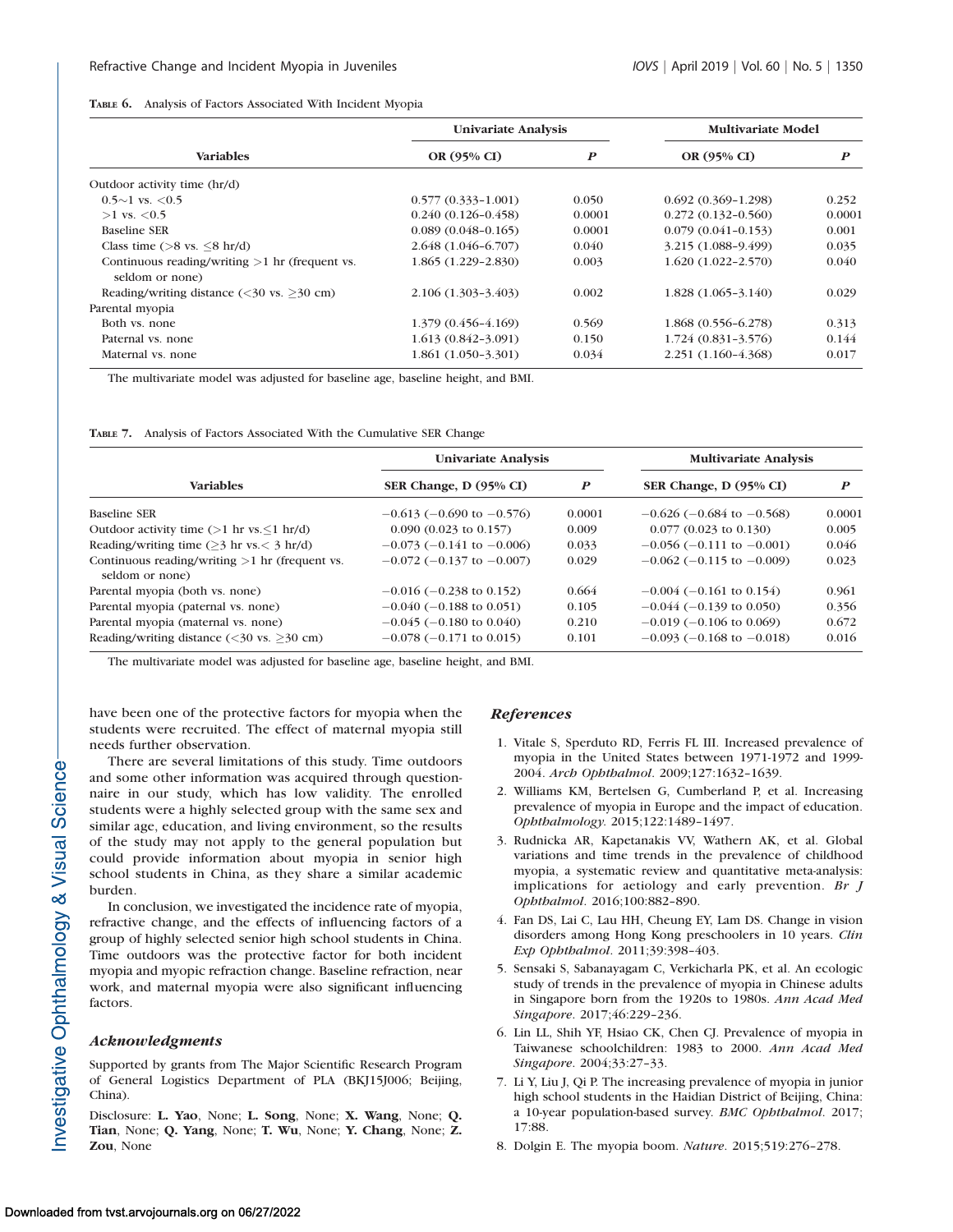- 9. Morgan IG, Ohno-Matsui K, Saw SM. Myopia. Lancet. 2012; 379:1739–1748.
- 10. You QS, Wu LJ, Duan JL, et al. Prevalence of myopia in school children in greater Beijing: the Beijing Childhood Eye Study. Acta Ophthalmol. 2014;92:e398–e406.
- 11. Jung SK, Lee JH, Kakizaki H, Jee D. Prevalence of myopia and its association with body stature and educational level in 19 year-old male conscripts in seoul, South Korea. Invest Ophthalmol Vis Sci. 2012;53:5579–5583.
- 12. Dirani M, Chan YH, Gazzard G, et al. Prevalence of refractive error in Singaporean Chinese children: the strabismus, amblyopia, and refractive error in young Singaporean Children (STARS) study. Invest Ophthalmol Vis Sci. 2010;51: 1348–1355.
- 13. Sankaridurg PR, Holden BA. Practical applications to modify and control the development of ametropia. Eye. 2014;28:134– 141.
- 14. Chua SY, Sabanayagam C, Cheung YB, et al. Age of onset of myopia predicts risk of high myopia in later childhood in myopic Singapore children. Ophthalmic Physiol Opt. 2016; 36:388–394.
- 15. Liu HH, Xu L, Wang YX, Wang S, You QS, Jonas JB. Prevalence and progression of myopic retinopathy in Chinese adults: the Beijing Eye Study. Ophthalmology. 2010;117:1763–1768.
- 16. Wojciechowski R. Nature and nurture: the complex genetics of myopia and refractive error. Clin Genet. 2011;79:301–320.
- 17. Schache M, Richardson AJ, Mitchell P, et al. Genetic association of refractive error and axial length with 15q14 but not 15q25 in the Blue Mountains Eye Study cohort. Ophthalmology. 2013;120:292–297.
- 18. Li YJ, Goh L, Khor CC, et al. Genome-wide association studies reveal genetic variants in CTNND2 for high myopia in Singapore Chinese. Ophthalmology. 2011;118:368-375.
- 19. Fan Q, Barathi VA, Cheng CY, et al. Genetic variants on chromosome 1q41 influence ocular axial length and high myopia. PLoS Genet. 2012;8:e1002753.
- 20. Tedja MS, Wojciechowski R, Hysi PG, et al. Genome-wide association meta-analysis highlights light-induced signaling as a driver for refractive error. Nat Genet. 2018;50:834–848.
- 21. Morgan IG, French AN, Ashby RS, et al. The epidemics of myopia: aetiology and prevention. Prog Retin Eye Res. 2018; 62:134–149.
- 22. Mirshahi A, Ponto KA, Hoehn R, et al. Myopia and level of education: results from the Gutenberg Health Study. Ophthalmology. 2014;121:2047–2052.
- 23. French AN, Morgan IG, Mitchell P, Rose KA. Risk factors for incident myopia in Australian schoolchildren: the Sydney adolescent vascular and eye study. Ophthalmology. 2013;120: 2100–2108.
- 24. French AN, Ashby RS, Morgan IG, Rose KA. Time outdoors and the prevention of myopia. Exp Eye Res. 2013;114:58–68.
- 25. Pan CW, Wu RK, Li J, Zhong H. Low prevalence of myopia among school children in rural China. BMC Ophthalmol. 2018;18:140.
- 26. Lee JH, Jee D, Kwon JW, Lee WK. Prevalence and risk factors for myopia in a rural Korean population. Invest Ophthalmol Vis Sci. 2013;54:5466–5471.
- 27. Jones-Jordan LA, Sinnott LT, Cotter SA, et al. Time outdoors, visual activity, and myopia progression in juvenile-onset myopes. Invest Ophthalmol Vis Sci. 2012;53:7169–7175.
- 28. He M, Xiang F, Zeng Y, et al. Effect of time spent outdoors at school on the development of myopia among children in China: a randomized clinical trial. JAMA. 2015;314:1142– 1148.
- 29. McCarthy CS, Megaw P, Devadas M, Morgan IG. Dopaminergic agents affect the ability of brief periods of normal vision to

prevent form-deprivation myopia. Exp Eye Res. 2007;84:100– 107.

- 30. Ashby RS, Schaeffel F. The effect of bright light on lens compensation in chicks. Invest Ophthalmol Vis Sci. 2010;51: 5247–5253.
- 31. Nebbioso M, Plateroti AM, Pucci B, Pescosolido N. Role of the dopaminergic system in the development of myopia in children and adolescents. J Child Neurol. 2014;29:1739-1746.
- 32. Zadnik K, Sinnott LT, Cotter SA, et al. Prediction of juvenileonset myopia. JAMA Ophthalmol. 2015;133:683–689.
- 33. Ma Y, Qu X, Zhu X, et al. Age-specific prevalence of visual impairment and refractive error in children aged 3-10 years in Shanghai, China. Invest Ophthalmol Vis Sci. 2016;57:6188– 6196.
- 34. Jacobsen N, Jensen H, Goldschmidt E. Does the level of physical activity in university students influence development and progression of myopia?–a 2-year prospective cohort study. Invest Ophthalmol Vis Sci. 2008;49:1322–1327.
- 35. He M, Zeng J, Liu Y, Xu J, Pokharel GP, Ellwein LB. Refractive error and visual impairment in urban children in southern china. Invest Ophthalmol Vis Sci. 2004;45:793–799.
- 36. Zhou WJ, Zhang YY, Li H, et al. Five-year progression of refractive errors and incidence of myopia in school-aged children in western China. J Epidemiol. 2016;26:386–395.
- 37. Tsai DC, Fang SY, Huang N, et al. Myopia development among young schoolchildren: the Myopia Investigation Study in Taipei. Invest Ophthalmol Vis Sci. 2016;57:6852–6860.
- 38. Saw SM, Shankar A, Tan SB, et al. A cohort study of incident myopia in Singaporean children. Invest Ophthalmol Vis Sci. 2006;47:1839–1844.
- 39. Jones LA, Sinnott LT, Mutti DO, Mitchell GL, Moeschberger ML, Zadnik K. Parental history of myopia, sports and outdoor activities, and future myopia. Invest Ophthalmol Vis Sci. 2007;48:3524–3532.
- 40. Jones-Jordan LA, Mitchell GL, Cotter SA, et al. Visual activity before and after the onset of juvenile myopia. Invest Ophthalmol Vis Sci. 2011;52:1841–1850.
- 41. Huang HM, Chang DS, Wu PC. The Association between near work activities and myopia in children-a systematic review and meta-analysis. PLoS One. 2015;10:e0140419.
- 42. Wu PC, Chen CT, Lin KK, et al. Myopia prevention and outdoor light intensity in a school-based cluster randomized trial. Ophthalmology. 2018;125:e77.
- 43. Xiong S, Sankaridurg P, Naduvilath T, et al. Time spent in outdoor activities in relation to myopia prevention and control: a meta-analysis and systematic review. Acta Ophthalmol. 2017;95:551–566.
- 44. Jin JX, Hua WJ, Jiang X, et al. Effect of outdoor activity on myopia onset and progression in school-aged children in northeast China: the Sujiatun Eye Care Study. BMC Ophthalmol. 2015;15:73.
- 45. Wu PC, Tsai CL, Wu HL, Yang YH, Kuo HK. Outdoor activity during class recess reduces myopia onset and progression in school children. Ophthalmology. 2013;120:1080–1085.
- 46. Parssinen O, Kauppinen M, Viljanen A. The progression of myopia from its onset at age 8-12 to adulthood and the influence of heredity and external factors on myopic progression. A 23-year follow-up study. Acta Ophthalmol. 2014;92:730–739.
- 47. O'Donoghue L, Kapetanankis VV, McClelland JF, et al. Risk factors for childhood myopia: findings from the NICER Study. Invest Ophthalmol Vis Sci. 2015;56:1524–1530.
- 48. Chua SY, Ikram MK, Tan CS, et al. Relative contribution of risk factors for early-onset myopia in young Asian children. Invest Ophthalmol Vis Sci. 2015;56:8101–8107.